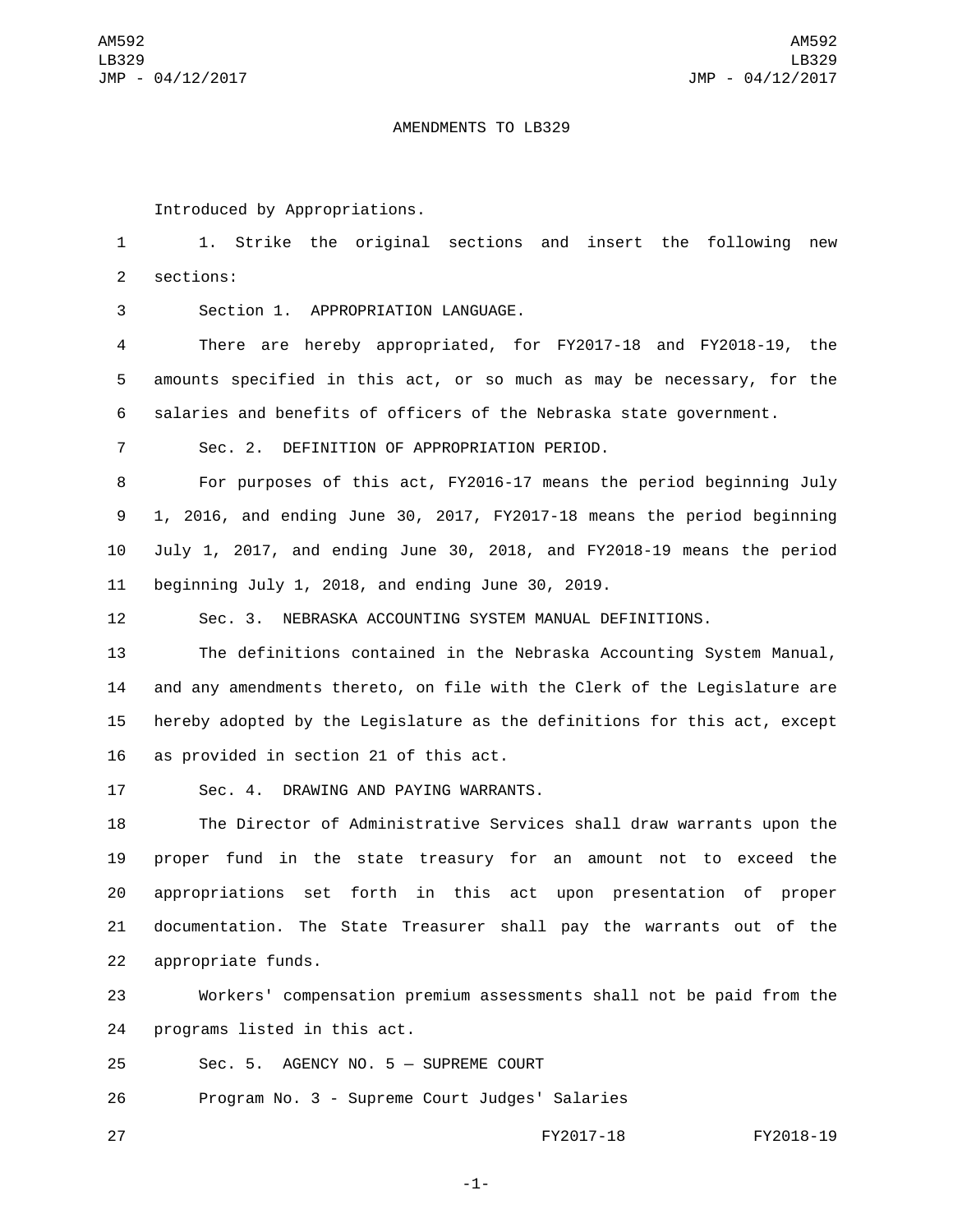| AM592<br>LB329 | JMP - 04/12/2017                                                   |             | AM592<br>LB329<br>JMP - 04/12/2017 |
|----------------|--------------------------------------------------------------------|-------------|------------------------------------|
| $\mathbf{1}$   | <b>GENERAL FUND</b>                                                | 1,424,993   | 1,433,742                          |
| $\overline{2}$ | PROGRAM TOTAL                                                      | 1,424,993   | 1,433,742                          |
| 3              | SALARY LIMIT                                                       | 1,203,823   | 1,203,823                          |
| 4              | Sec. 6. AGENCY NO. 5 - SUPREME COURT                               |             |                                    |
| 5              | Program No. 4 - Court of Appeals Judges' Salaries                  |             |                                    |
| 6              |                                                                    | FY2017-18   | FY2018-19                          |
| 7              | <b>GENERAL FUND</b>                                                | 1, 174, 969 | 1,182,806                          |
| 8              | PROGRAM TOTAL                                                      | 1,174,969   | 1,182,806                          |
| 9              | SALARY LIMIT                                                       | 980,257     | 980, 257                           |
| 10             | Sec. 7. AGENCY NO. 5 - SUPREME COURT                               |             |                                    |
| 11             | Program No. 5 - Retired Judges' Salaries                           |             |                                    |
| 12             |                                                                    | FY2017-18   | FY2018-19                          |
| 13             | <b>GENERAL FUND</b>                                                | 72,436      | 72,436                             |
| 14             | PROGRAM TOTAL                                                      | 72,436      | 72,436                             |
| 15             | SALARY LIMIT                                                       | 69,832      | 69,832                             |
| 16             | The unexpended General Fund appropriation balance existing on June |             |                                    |
| 17             | 30, 2017, is hereby reappropriated.                                |             |                                    |
| 18             | The unexpended General Fund appropriation balance existing on June |             |                                    |
| 19             | 30, 2018, is hereby reappropriated.                                |             |                                    |

 The budget division of the Department of Administrative Services shall administratively transfer General Fund appropriations or Salary Limits or both among Programs 3, 4, 5, 6, 7, 52, 67, 420, 435, and 437 within Agency 5, upon written certification by the State Court Administrator that the Nebraska Supreme Court has determined that such transfer is necessary for the efficient functioning of statewide court operations and the proper administration of justice.

27 Sec. 8. AGENCY NO. 5 - SUPREME COURT

28 Program No. 6 - District and Juvenile Court Judges' Salaries

29 FY2017-18 FY2018-19

-2-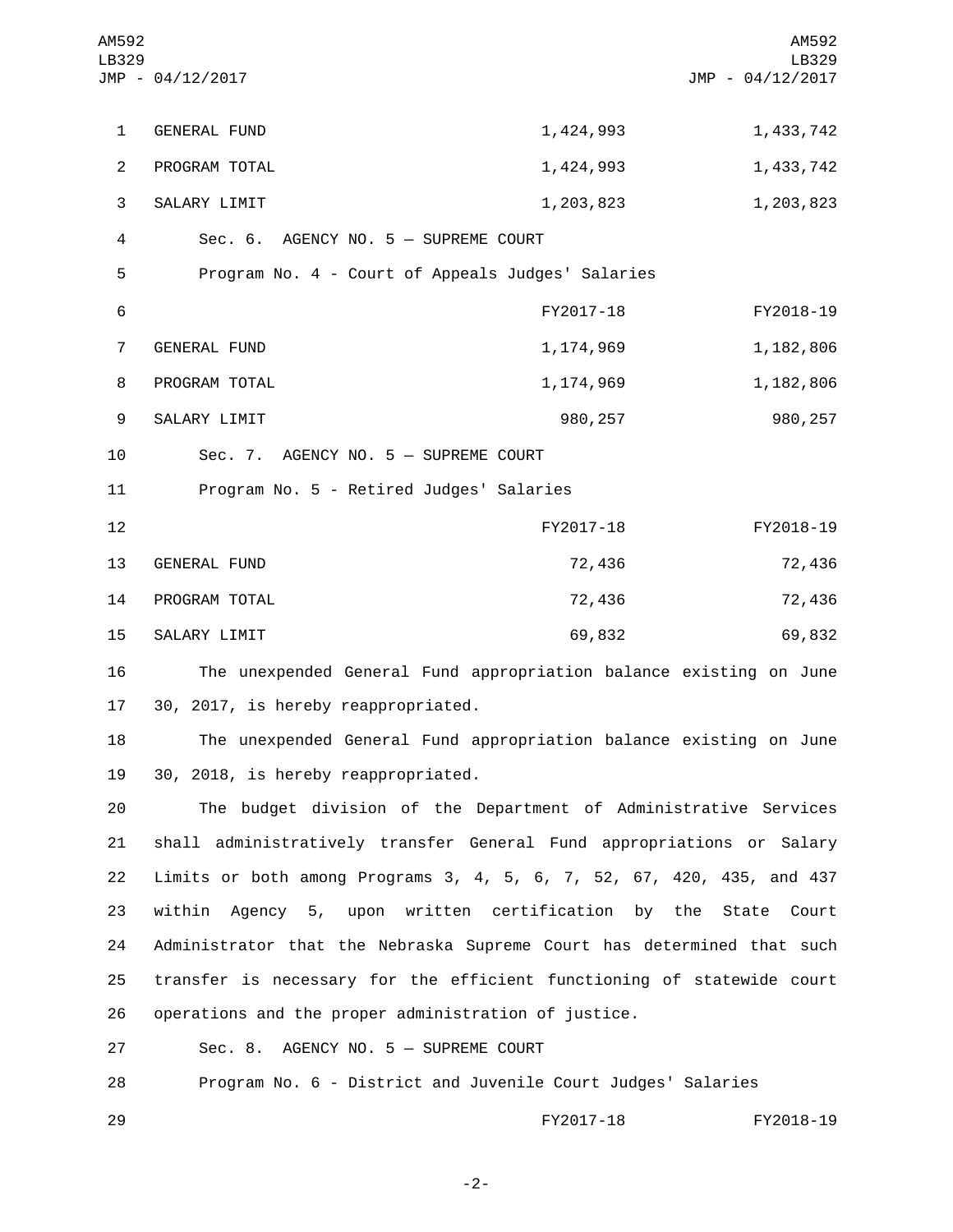| AM592<br>LB329 | JMP - 04/12/2017                                     |            | AM592<br>LB329<br>JMP - 04/12/2017 |
|----------------|------------------------------------------------------|------------|------------------------------------|
| $\mathbf{1}$   | GENERAL FUND                                         | 12,538,135 | 12,608,991                         |
| $\overline{2}$ | PROGRAM TOTAL                                        | 12,538,135 | 12,608,991                         |
| 3              | SALARY LIMIT                                         | 10,658,135 | 10,658,135                         |
| 4              | Sec. 9. AGENCY NO. 5 - SUPREME COURT                 |            |                                    |
| 5              | Program No. 7 - County Court Judges' Salaries        |            |                                    |
| 6              |                                                      | FY2017-18  | FY2018-19                          |
| 7              | <b>GENERAL FUND</b>                                  | 10,617,567 | 10,679,862                         |
| 8              | PROGRAM TOTAL                                        | 10,617,567 | 10,679,862                         |
| 9              | SALARY LIMIT                                         | 8,977,082  | 8,977,082                          |
| 10             | Sec. 10. AGENCY NO. 7 - GOVERNOR                     |            |                                    |
| 11             | Program No. 2 - Salary - Governor                    |            |                                    |
| 12             |                                                      | FY2017-18  | FY2018-19                          |
| 13             | GENERAL FUND                                         | 146,974    | 148,555                            |
| 14             | PROGRAM TOTAL                                        | 146,974    | 148,555                            |
| 15             | SALARY LIMIT                                         | 105,000    | 105,000                            |
| 16             | Sec. 11. AGENCY NO. 8 - LIEUTENANT GOVERNOR          |            |                                    |
| 17             | Program No. 8 - Salary - Lieutenant Governor         |            |                                    |
| 18             |                                                      | FY2017-18  | FY2018-19                          |
| 19             | GENERAL FUND                                         | 112,462    | 114,073                            |
| 20             | PROGRAM TOTAL                                        | 112,462    | 114,073                            |
| 21             | SALARY LIMIT                                         | 75,000     | 75,000                             |
| 22             | Sec. 12. AGENCY NO. 9 - SECRETARY OF STATE           |            |                                    |
| 23             | Program No. 9 - Salary - Secretary of State          |            |                                    |
| 24             |                                                      | FY2017-18  | FY2018-19                          |
| 25             | GENERAL FUND                                         | 117,920    | 119,069                            |
| 26             | PROGRAM TOTAL                                        | 117,920    | 119,069                            |
| 27             | SALARY LIMIT                                         | 85,000     | 85,000                             |
| 28             | Sec. 13. AGENCY NO. 10 - AUDITOR OF PUBLIC ACCOUNTS  |            |                                    |
| 29             | Program No. 10 - Salary - Auditor of Public Accounts |            |                                    |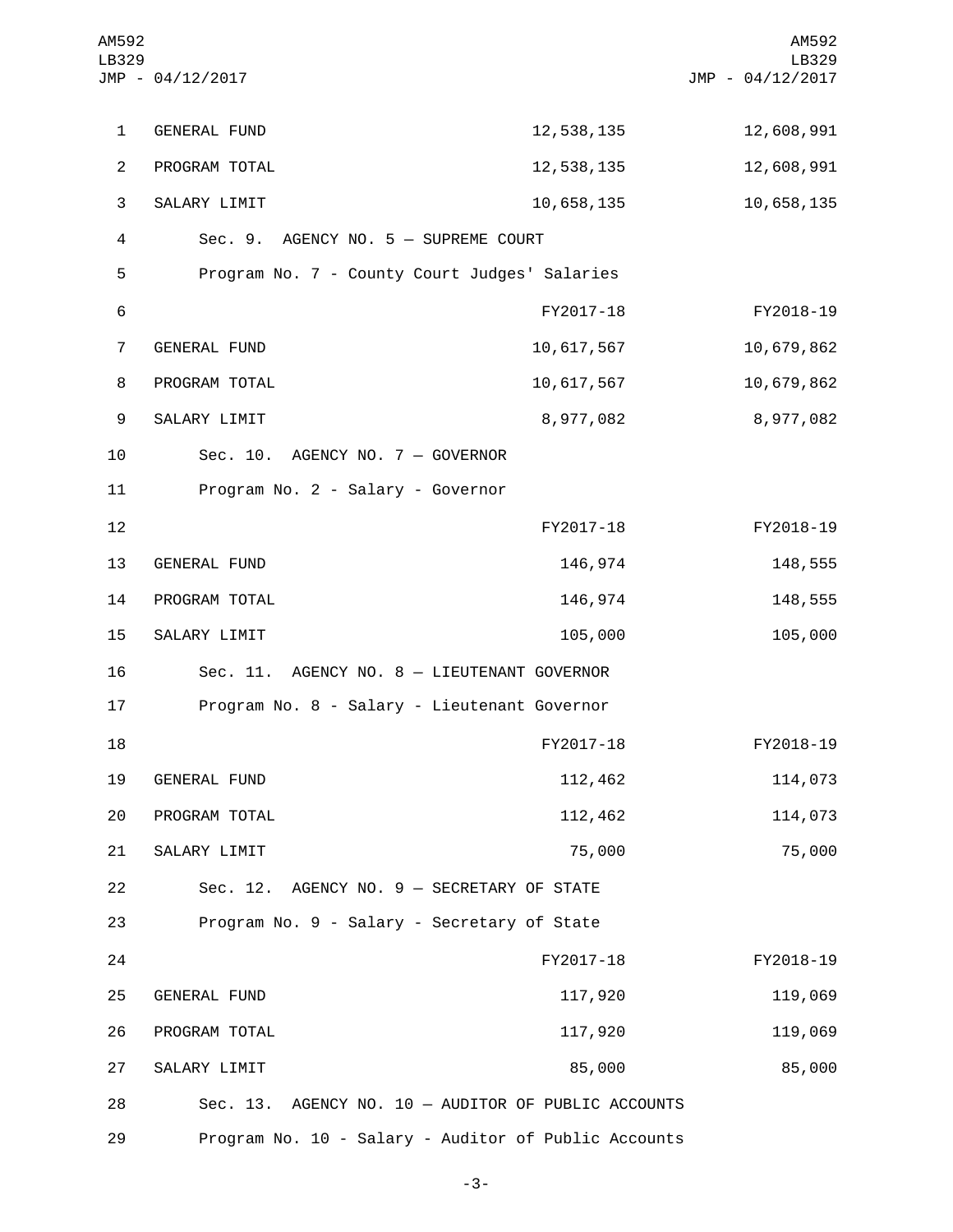| AM592<br>LB329 | JMP - 04/12/2017                                              |           | AM592<br>LB329<br>JMP - 04/12/2017 |
|----------------|---------------------------------------------------------------|-----------|------------------------------------|
| $\mathbf{1}$   |                                                               | FY2017-18 | FY2018-19                          |
| $\overline{2}$ | GENERAL FUND                                                  | 122,406   | 123,749                            |
| 3              | PROGRAM TOTAL                                                 | 122,406   | 123,749                            |
| $\overline{4}$ | SALARY LIMIT                                                  | 85,000    | 85,000                             |
| 5              | Sec. 14. AGENCY NO. 11 - ATTORNEY GENERAL                     |           |                                    |
| 6              | Program No. 11 - Attorney General's Salary                    |           |                                    |
| $\overline{7}$ |                                                               | FY2017-18 | FY2018-19                          |
| 8              | <b>GENERAL FUND</b>                                           | 135,082   | 136,560                            |
| 9              | PROGRAM TOTAL                                                 | 135,082   | 136,560                            |
| 10             | SALARY LIMIT                                                  | 95,000    | 95,000                             |
| 11             | Sec. 15. AGENCY NO. 12 - STATE TREASURER                      |           |                                    |
| 12             | Program No. 12 - Salary - State Treasurer                     |           |                                    |
| 13             |                                                               | FY2017-18 | FY2018-19                          |
| 14             | <b>GENERAL FUND</b>                                           | 125,591   | 127, 183                           |
| 15             | PROGRAM TOTAL                                                 | 125,591   | 127, 183                           |
| 16             | SALARY LIMIT                                                  | 85,000    | 85,000                             |
| 17             | Sec. 16. AGENCY NO. 14 - PUBLIC SERVICE COMMISSION            |           |                                    |
| 18             | Program No. 14 - Salaries of Public Service Commissioners     |           |                                    |
| 19             |                                                               | FY2017-18 | FY2018-19                          |
| 20             | <b>GENERAL FUND</b>                                           | 490,438   | 493,800                            |
| 21             | PROGRAM TOTAL                                                 | 490,438   | 493,800                            |
| 22             | SALARY LIMIT                                                  | 375,000   | 375,000                            |
| 23             | Sec. 17. AGENCY NO. 15 - BOARD OF PARDONS AND BOARD OF PAROLE |           |                                    |
| 24             | Program No. 320 - Board of Parole Salaries                    |           |                                    |
| 25             |                                                               | FY2017-18 | FY2018-19                          |
| 26             | GENERAL FUND                                                  | 570,787   | 577,500                            |
| 27             | PROGRAM TOTAL                                                 | 570,787   | 577,500                            |
| 28             | SALARY LIMIT                                                  | 422,532   | 425,711                            |
| 29             | Sec. 18. AGENCY NO. 16 - DEPARTMENT OF REVENUE                |           |                                    |

-4-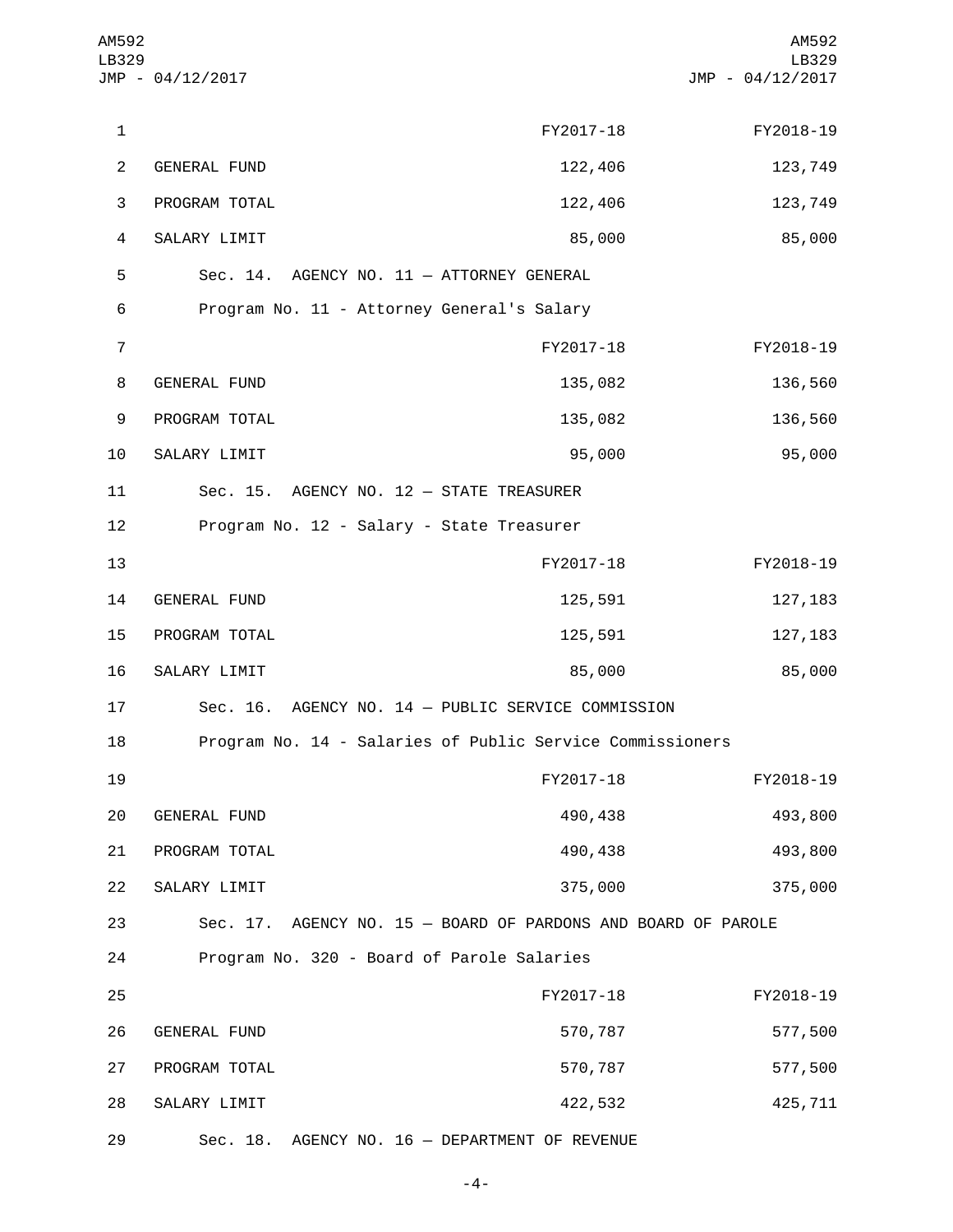| $\mathbf{1}$   | Program No. 13 - Salary - Tax Commissioner                               |
|----------------|--------------------------------------------------------------------------|
| 2              | FY2017-18<br>FY2018-19                                                   |
| 3              | 213,309<br><b>GENERAL FUND</b><br>210,554                                |
| 4              | 213,309<br>210,554<br>PROGRAM TOTAL                                      |
| 5              | SALARY LIMIT<br>162,686<br>164,302                                       |
| 6              | It is the intent of the Legislature that if the appropriation or the     |
| $\overline{7}$ | salary limit is insufficient in this program to meet anticipated         |
| 8              | expenditures, the Tax Commissioner shall request an additional           |
| 9              | appropriation or a higher salary limit, or both, from the Legislature by |

10 the usual deficit process. The appropriation or the salary limit shall 11 not be administratively increased solely by the Department of 12 Administrative Services without legislative authorization.

13 Sec. 19. AGENCY NO. 37 — NEBRASKA WORKERS' COMPENSATION COURT 14 Program No. 526 - Judges' Salaries

| 15 |               | FY2017-18   | FY2018-19 |
|----|---------------|-------------|-----------|
| 16 | CASH FUND     | 1,310,865   | 1,318,294 |
| 17 | PROGRAM TOTAL | 1,310,865   | 1,318,294 |
| 18 | SALARY LIMIT  | 1, 113, 543 | 1,113,543 |

19 Sec. 20. AGENCY NO. 37 — NEBRASKA WORKERS' COMPENSATION COURT

20 Program No. 635 - Retired and Acting Judges' Salaries

| -21 |               | FY2017-18 | FY2018-19 |
|-----|---------------|-----------|-----------|
| 22  | CASH FUND     | 55,267    | 55,267    |
| 23  | PROGRAM TOTAL | 55,267    | 55,267    |
| 24  | SALARY LIMIT  | 51,339    | 51,339    |

25 Sec. 21. LIMITATION ON SALARIES, WAGES, AND PER DIEMS.

26 (1) As used in this act:

27 (a) SALARY LIMIT means total expenditures for permanent and 28 temporary salaries and per diems; and

29 (b) Total expenditures for permanent and temporary salaries and per 30 diems means all remuneration paid to employees treated as taxable

-5-